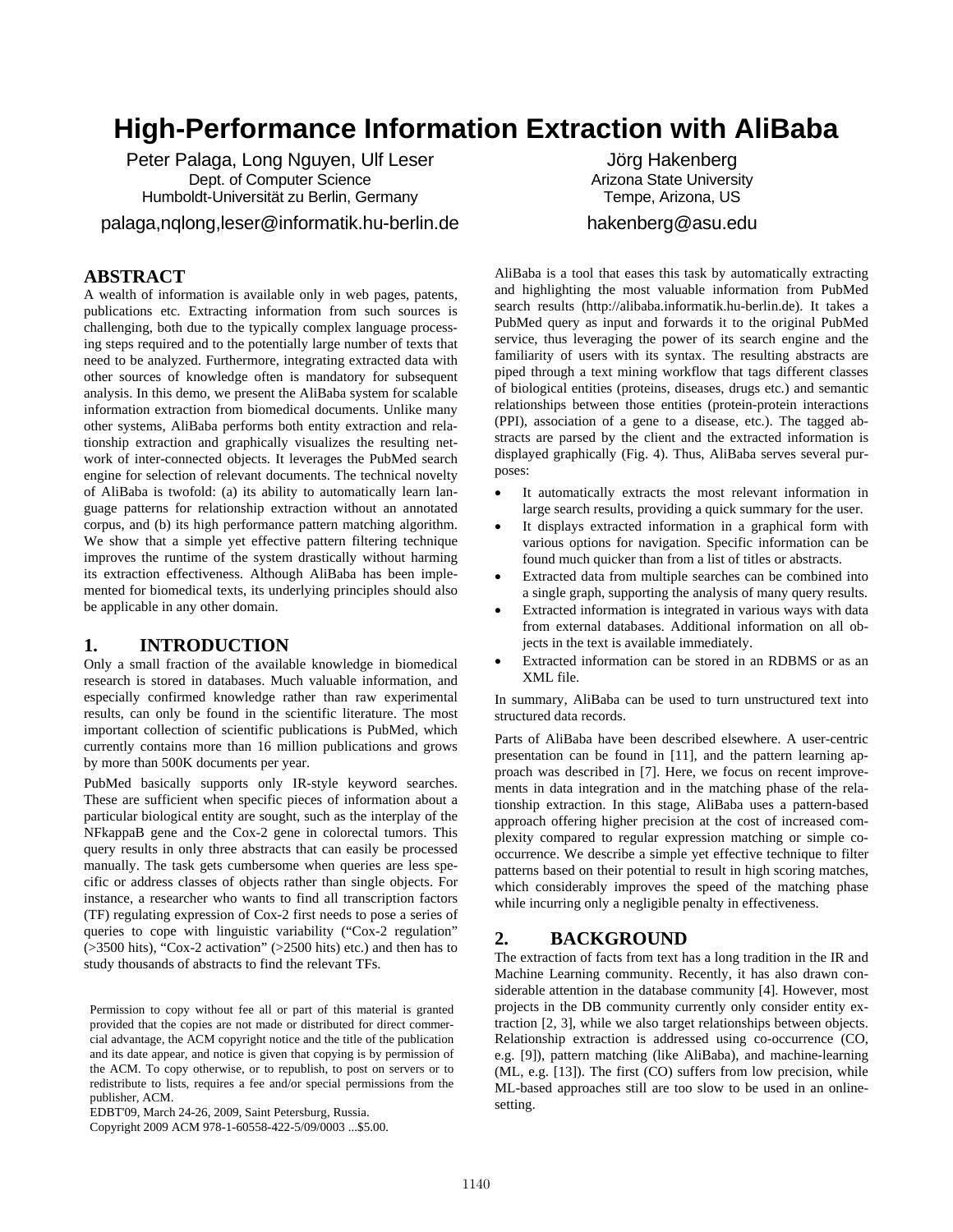Pattern matching depends on the availability of a comprehensive set of patterns. Creating these patterns usually is performed manually (the system described in [14] required several hundred manually defined patterns). To alleviate this problem, we developed a method for learning language patterns from a database of pairs of related objects. This method will be summarized shortly in Section 3.2. Another difference between AliBaba and most other IEsystems is that AliBaba performs IE on the result of a (PubMed) query, while other systems work on entire corpora. Both approaches are important: Corpus-wide analysis is more suitable for an analysis of all extracted information, while query-based IE provides better support for the every-day work of scientists.



**Fig. 1**. AliBaba workflow.

#### **3.** 2B**SYSTEM OVERVIEW**

AliBaba's architecture is depicted in Fig. 1. The client is a Java Web Start application where users formulate queries using the PubMed query syntax. Queries are forwarded to PubMed (step 2), which returns the IDs of all matching abstracts. Abstracts for these IDs are searched in a local PubMed copy (steps 4+5). IDs not present locally are sent back to PubMed to obtain the abstracts. All abstracts are processed by the AliBaba IE-pipeline (next section). Annotated abstracts are sent back to the client (step 6), which displays and enriches the information in various ways (Sec. 4).

#### **3.1** 6B**IE Pipeline**

The core of AliBaba is its ability to extract information from text. This task is performed by a pipeline consisting of several modules (in the style of [6]), including a sentence splitter, a tokenizer, a part-of-speech tagger (POS), a stemmer, and a dictionary-based named entity recognizer. Dictionaries are compiled from several important biological databases (UniProt, MesH, KEGG, Drug-Bank etc.), and the matching allows for slight linguistic variations (plural etc.). We prefer a dictionary-based NER approach over statistical methods because it not only recognizes the name, but also provides links to external sources important for data integration (Sec. 4.1). In the last step of the pipeline, sentences are analyzed to extract information about semantic relationships between previously recognized objects.

#### **3.2** Extracting Relationships

AliBaba uses a pattern-based approach to the relationship extraction. Therefore, it learns typical linguistic representations of relationships and encodes them in *language patterns*. Patterns are matched against sentences using sentence alignment (Sec. 3.3).



**Fig. 2**. Pattern learning and matching for relationship extraction using sentence alignment.

We first sketch how we learn patterns, using the extraction of protein-protein interactions (PPI) as an example (see [7] for details). An overview of our approach is shown in Fig. 2. We first retrieve pairs of interacting proteins from a database of PPIs (here: IntAct) and search PubMed for sentences containing both proteins from any pair and a word from a list of ~150 words indicating PPI ("binding", "phosphorylation" etc.). Each of these sentences is considered a positive PPI example. From those sentences, we extract the tokens between the three recognized words and a certain neighborhood around them (*core phrase*). From each core phrase we generate an *initial pattern* which consists of three layers: the phrase itself, a stemmed version of the phrase, and the sequence of POS tags of the phrase (see Tab. 1 for an example).

| Orig. word                 | <b>FADD</b> | immediately | activates | procaspase-8 |
|----------------------------|-------------|-------------|-----------|--------------|
| Ent.<br>type<br><b>POS</b> | <b>PTN</b>  | <b>ADV</b>  | VBZ       | <b>PTN</b>   |
| Word stem                  | <b>PTN</b>  | immediat    | activat   | <b>PTN</b>   |

**Tab. 1**. A multi-layered language pattern; PTN: protein name, ADV: adverb, VBZ: verb, present tense.

If initial patterns are matched directly against new text, results show very good precision but low recall, because initial patterns essentially overfit to the training data. To generalize, we cluster patterns based on their similarity. We define the similarity of two patterns as the weighted mean edit-distance between the respective layers. For each cluster, we derive a *consensus pattern*, which may be thought of as the "average" of all patterns in the cluster. It is obtained by first aligning all patterns in the cluster into a multiple sentence alignment (MSA) and then deriving a consensus value for each layer and each column in the MSA. The consensus pattern thus is a generalization of all cluster members. By adapting the threshold for cluster quality, we may tune the systems towards precision (small and coherent cluster, specific consensus patterns) or recall (larger and more heterogeneous clusters, less specific consensus patterns). This is powerful possibility to adapt to different application scenarios.

In the search phase, PPIs are detected by matching text against all consensus patterns (see next section). For a given sentence, all patterns are considered as matches that achieve a score that deviates from the maximal achievable match score for this pattern only by a factor of *dec\_factor*. *dec\_factor* is another tunable pa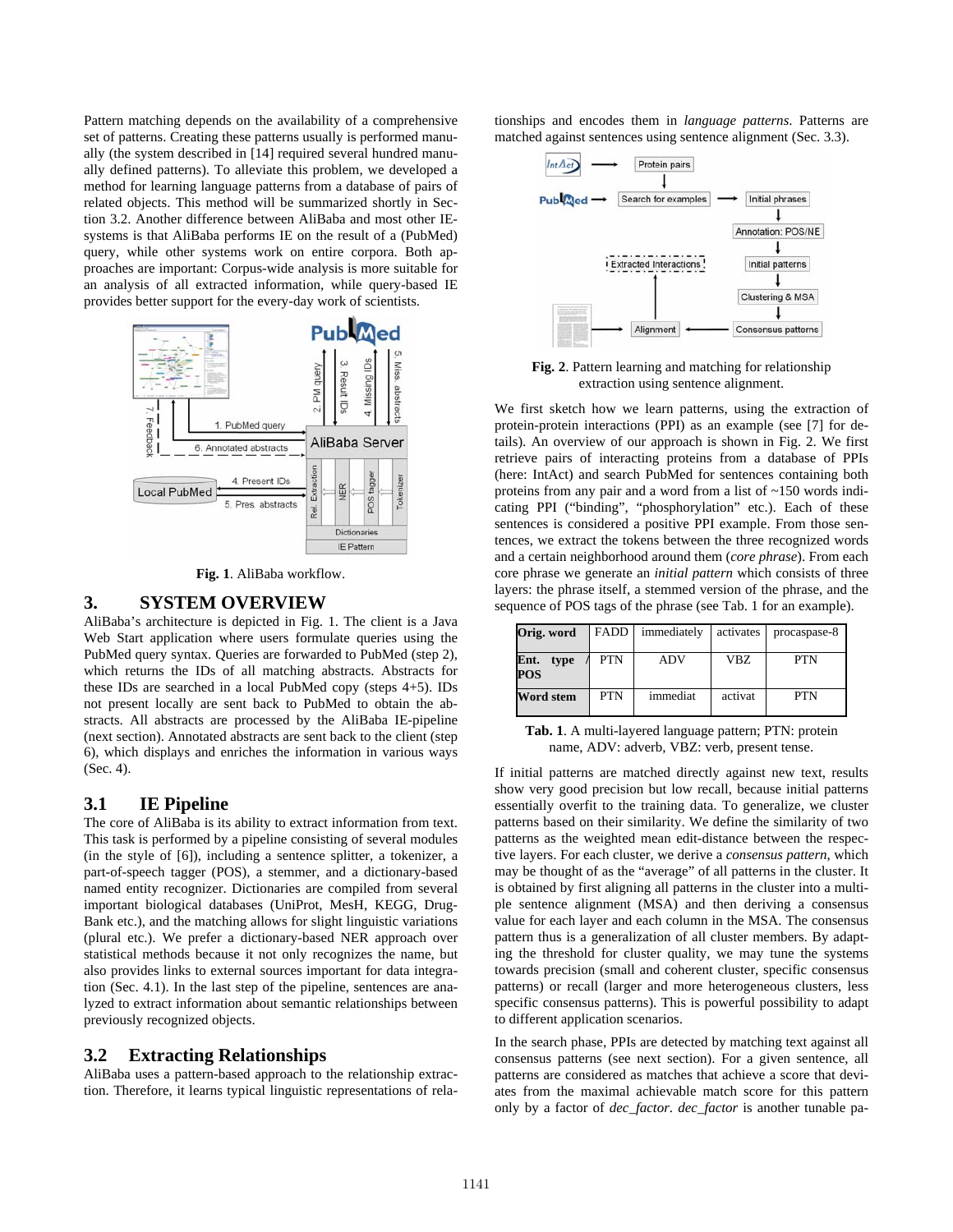rameter of AliBaba: increasing it shifts the performance towards higher precision at the expense of recall.

We evaluated our algorithm on the SPIES corpus [8]. Note that this manually annotated corpus is only used for estimating the expected performance of the learned patterns, and not for learning the patterns. We used ~120K initial patterns and clustered them into ~10K consensus patterns, where the cluster threshold was optimized for the F1-measure. We reach an F1-score of ~63%, which is among the best existing systems for PPI extraction [12].

# **3.3** Pattern Matching

In the matching phase of the relationship extraction step, we essentially need to match all patterns against all sentences. The matching itself uses alignment in all three layers (also known as edit distance or Levenshtein distance), i.e., it finds a orderpreserving mapping between tokens/tags/stems in a consensus pattern and tokens/tags/stems in a sentence such that the cost of transforming one into the other is minimized. We thus have two sources of complexity: (1) Alignment is  $O(n^*m)$ , when *m* is the length of a pattern and *n* is the length of a sentence. (2) We need to compute a matching for every pair of (pattern, sentence). Both sources together result in high runtime requirements. The previous version of AliBaba required ~0.5sec to match a set of ~1000 patterns against a given sentence, leading to unacceptable waiting times when more than a handful of abstracts had to be analyzed.

Sequence alignment has been studied a lot in the bioinformatics community [1]. The bad news is that the alignment itself cannot be sped up considerably. Since patterns need not match an entire sentence, but only a portion of it, we need a certain form of *local alignment*, which, in contrast to the *global alignment* problem, since long withstands all attempts to find tricks for considerable runtime improvements [10]. The good news is that several techniques have been developed for the second source of complexity, i.e., the need to perform *k* alignments per sentence, when *k* is the number of patterns. We observed that usually only very few patterns eventually give rise to an extraction event, while the overwhelming number of patterns results in very low scores. Exploiting this observation, we devised an algorithm to filter patterns given a sentence. The idea is similar to q-gram methods [1, 5], but we apply it to patterns, not to words or sequences. Instead of performing *k* alignments, we, for each sentence separately, first chose *n* (typically 10-50) out of the *k* patterns and perform the alignment only for those. Of course, the choice of *n* should be such that recall does not suffer substantially.

Filtering is performed only at the POS layer, which proved most effective. Upon server start-up, we count the number of POS bigrams in every pattern. Let  $B_i$  be the set of POS bi-grams in pattern  $p_i$ . Given a new sentence s, we annotate it with POS tags and then compute the set  $B<sub>s</sub>$  of its POS bi-grams. For matching, we compute a score *score(s,pi)* for every pattern:

$$
score(s, p_i) = \frac{B_s \cap B_i}{B_s \cup B_i}
$$

We rank the patterns according to this score and perform alignments only for the top-*n* ones. We experimented with various variations of this approach, such as using tri-grams or including the number of occurrences of a given bi-gram in a sentence/pattern instead of only looking at the set. However, we so far found our simple method to perform best.



**Fig. 3**. Evaluation result. Dotted line: precision, dashed: recall, solid: F-Measure, bold: runtime (scaled). Note the jump from 100 to 1120 patterns in the rightmost measure.

Fig. 3 shows the results of experiments using a test collection of ~1000 sentences and 1120 patterns with *dec\_factor*=0.95. Using all patterns, the system needed 421sec to analyze all sentences, achieving a recall of 0.7 at a precision of 0.4. Restricting the number of patterns drastically improves the runtime, increases precision and reduces recall. The best F-measure is reached with 50 patterns, requiring only 15sec. An almost equal F-measure, at different precision/recall levels, is achieved using only 30 patterns requiring only 9sec. Using only 10 patterns, which requires only 3sec, still achieves an F-measure of 0.45. Note that the increase in runtime is not linear in *n* as the length of the chosen patterns varies greatly.

One further idea we have not tested yet is to take the overall frequency of bi-grams into account to discriminate between common and less common (i.e., more pattern-specific) bi-grams. This could improve pattern selection by leading to a lower drop in recall.



**Fig. 4**. AliBaba's user interface showing the results of a query for "ifn gamma signaling".

#### **4.** 3B**DEMO**

In the demo, we shall show the workflow and algorithms of AliBaba and demonstrate all features of the user interface (see Fig. 4). In the graph panel, entities are displayed as nodes colored according to their type, and relationships are represented as arcs. The graph can be filtered by the type of objects, the in/out-degree of nodes, and the confidence of arcs. Complex graphs may be explored iteratively by "stepping" through objects and relationships. Since the confidence of the arc is given by the match score of the pattern extraction, users may thereby focus on only the most confident information.